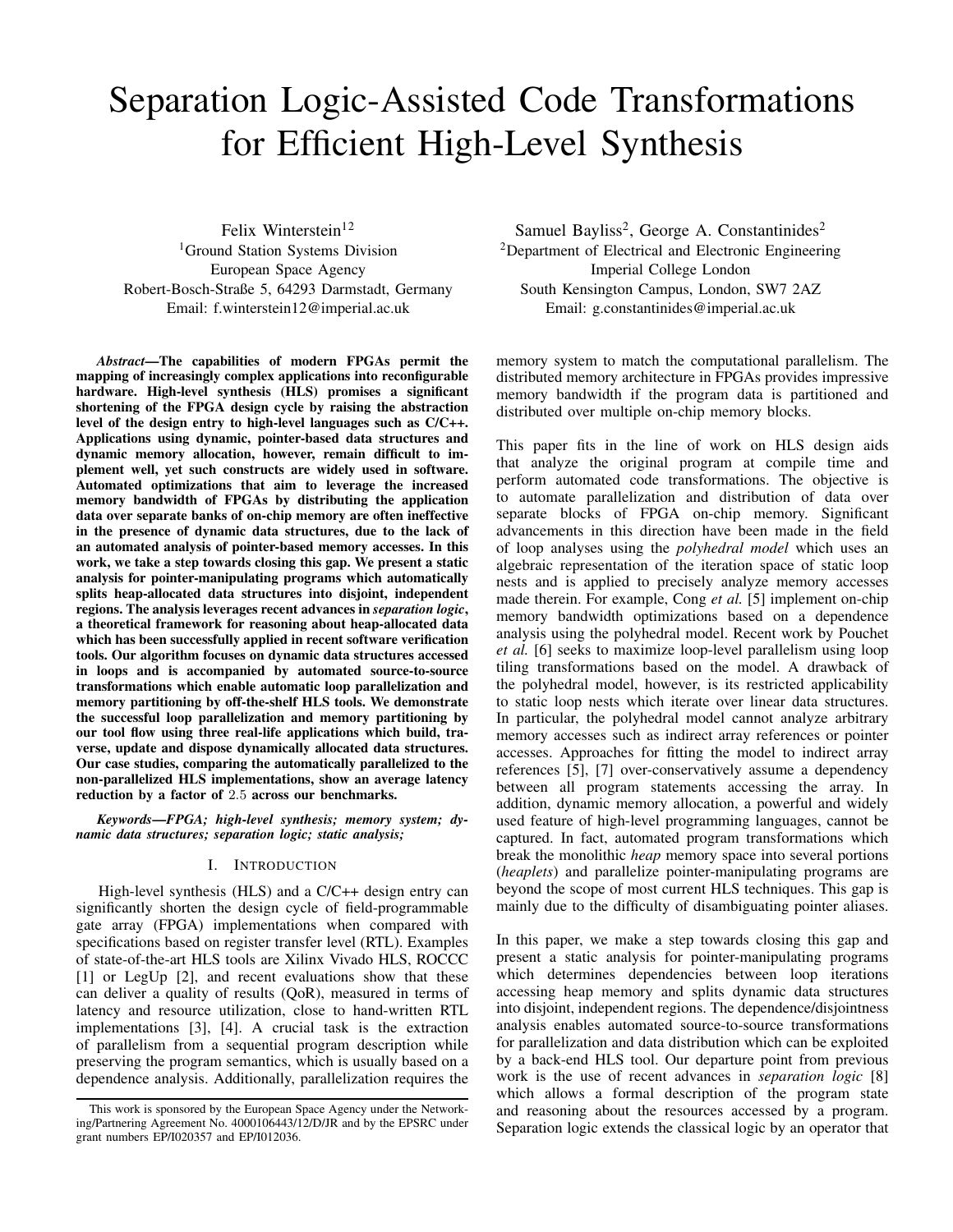explicitly expresses the separation of resources, *i.e.* the nonaliasing property of two pointers. This paves the way for an automated program analysis and can straightforwardly handle dynamic memory allocation in disjoint heaps. Separation logic has mainly been leveraged in modern software verification tools. To the best of our knowledge, its application in the context of automated code optimizations for HLS remains unexplored. Our contributions are:

◦ We present a separation logic-based parallelization algorithm for pointer-manipulating programs which access dynamic data structures. Our static program analysis handles straight-line code as well as arbitrary *while*-loops and determines whether there is communication-free parallelism in the loop with respect to the accessed dynamic data structures.

◦ Starting from the C memory model of a global, monolithic heap memory, our analysis determines how to partition the heap and dynamic data structures into disjoint partitions that can be implemented in separate on-chip memory blocks.

◦ We implement an automated source-to-source transformation infrastructure: The source translator ensures synthesizability of code containing unsupported constructs related to dynamic memory allocation (an unsupported feature in tools such as LegUp or Vivado HLS). In a second pass, the disjointness information provided by our analysis is used to split the synthesized heap memory into separate blocks and to split a loop into multiple loops so as to obtain a semantically equivalent parallel implementation. The property of communication-free parallelism ensures that each functional unit only requires access to its own private memory block.

◦ We demonstrate our tool flow using three real-life applications as test cases which build, traverse, update and dispose dynamically allocated data structures. The transformations at source code level allow us to stay as independent as possible of a specific HLS tool. We use Xilinx Vivado HLS as an exemplary back-end tool in our case studies. We also include hand-written HLS and RTL implementations for comparison.

Section II of this paper presents a motivating example and outlines the usefulness of our approach. Section III describes the theoretical background. Our parallelization and partitioning algorithm is described in Section IV followed by a description of the implementation of our tool flow in Section V. Section VI presents the case studies and results. Section VII discusses related work and Section VIII concludes the paper.

# II. MOTIVATING EXAMPLE

Our running example, which we use throughout to illustrate the problem and our approach to solve it, is taken from a high-performance implementation of a K-means clustering algorithm, a technique commonly used in machine learning, data mining, radar tracking, image color or spectrum quantization applications. K-means clustering performs unsupervised partitioning of a D-dimensional point set  $X = \{x_1, ..., x_N\}$ into clusters  $S = \{S_1, ..., S_K\}$ . Each cluster is represented by its geometrical center. The algorithm considered here, referred to as the *filtering algorithm* [9], uses a tree data structure (a 'kd-tree', [9]) to prune unfavorable candidates for the nearest center to a given data point early in the search process. The tree-based pruning approach allows the algorithm to compute the clustering result significantly faster than other (brute-force) Listing 1 C-like pseudo code taken from the (modified) main kernel of the filtering algorithm [9].

- 1: function PUSH(treeNode \*u, centerSet \*c, bool d, stackRecord \*s) 2:  $t = new stackRecord;$
- 3:  $t \to n = s$ ;  $t \to u = u$ ;  $t \to c = c$ ;  $t \to d = d$ ;
- 4: return  $t$ :
- 5: end function
- 6: function  $POP(treeNode **u, centerSet **c, bool *d,$ stackRecord \*s)
- 7:  $t = s \rightarrow \textbf{n}$ ;  $^*u = s \rightarrow \textbf{u}$ ;  $^*c = s \rightarrow \textbf{c}$ ;  $^*d = s \rightarrow \textbf{d}$ ;

8: delete  $s$ ; return  $t$ ;

9: end function

- 10: **function** FILTER(*treeNode* \*root)  $\triangleright$  main kernel function 11:  $c_{init}$  = new centerSet;
- 12: \*<br/>  $\displaystyle{ \raisebox{0.6ex}{\scriptsize{*}}} c_{init} = \dots$  ;
- 13:  $s = \text{PUSH}(root, c_{init}, \text{true}, \text{nil});$
- 14: while  $s$  != nil do
- 15:  $s = POP(\&u, \&c, \&d, s);$
- 16:  $data = *c$ ;
- 17:  $data_{new} = f_1(data);$   $\triangleright$  some computation using data

18: if  $d$  then

19: **delete**  $c$ : 20: end if

- 
- 21:  $c_{new}$  = new centerSet;
- 22:  $\underset{23}{\ast c_{new}} = data_{new};$ <br>  $h = u \rightarrow left! = ni$
- $b = u \rightarrow \text{left}!= \text{nil} \& u \rightarrow \text{right}!= \text{nil} \& f_2(data_{new});$ <br> **if**  $b$  **then**  $\triangleright$  data dependent condition  $b$ 24: **if** b **then**  $\triangleright$  data dependent condition b 25:  $s = \text{PUSH}(u \rightarrow \text{right}, c_{new}, \text{true}, s);$ 26:  $s = \text{PUSH}(u \rightarrow \text{left}, c_{new}, \text{false}, s);$ 27: else 28: **delete**  $c_{new}$ ;
- 29: end if
- 30: delete u;
- 31: end while
- 32: end function

clustering implementations. Besides tree nodes, the algorithm propagates intermediate results (sets of candidate centers) through the call graph. Dynamic memory allocation (requires refactoring of the C source) enables the reuse of memory space and the on-chip heap memory can be tailored to an averagecase amount which significantly reduces the required amount of on-chip memory for this application as shown in [10].

Listing 1 shows C-like pseudo code taken from the main kernel of the iterative filtering algorithm, the only difference from [10] being that the tree traversal here is destructive. Fig. 1 shows the three heap-allocated data structures accessed by the loop: the tree, the center sets, and the stack. The stack is implemented as a pointer-linked list whose head is modified by 'push' and 'pop' operations. The stack contains pointers to the tree nodes and center sets. At the beginning of the loop body, pointers to a center set and tree node are fetched from the stack (line 15), and pointers to left and right child node as well as a newly allocated center set are pushed onto the stack at the end of the loop body (line 25 and 26) - preceded by a data-dependent conditional (line 24). The kd-tree is traversed in a pre-order fashion and visited nodes are deleted (line 30).

The static program analysis presented in Section IV aims to determine the heap-carried data dependencies between loop iterations. Assuming that Fig. 1 describes the current state of the program, we can apply the following program transformations: 1) The remaining tree data structure (dark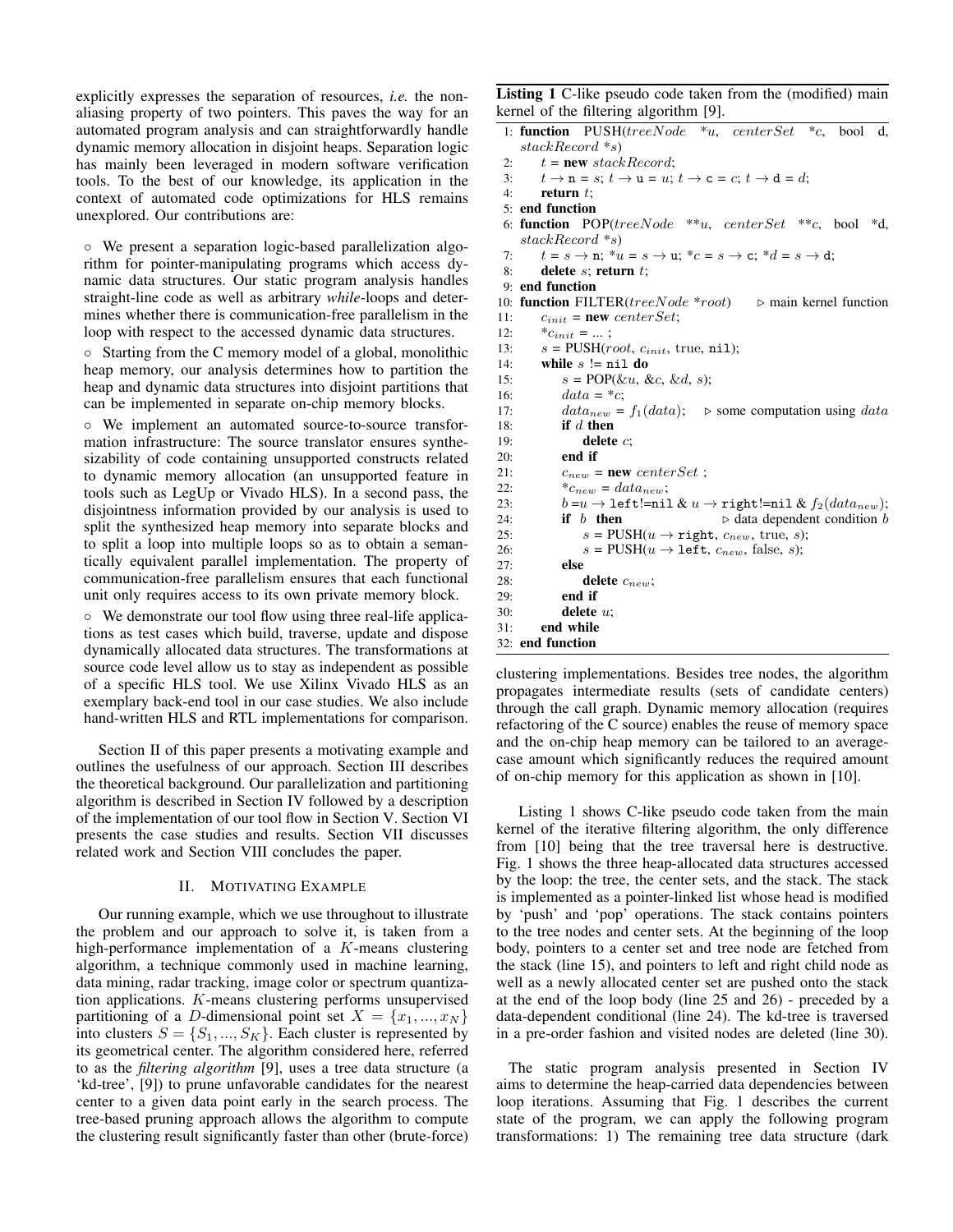

Fig. 1: Snapshot of the pointer-linked dynamic data structures accessed by the loop in Listing 1.

| <b>Listing 2</b> Transformed program from Listing 1.           |
|----------------------------------------------------------------|
| 1: function $\text{FILTER}(treeNode * root)$                   |
| preamble (pointers access heap partitions $a$ and $b$ )<br>2:  |
| while $s_a := \text{nil}$ do<br>3:                             |
| 4:<br>loop body (pointers access heap partition $\alpha$ only) |
| 5:<br>end while                                                |
| while $s_b$ != nil do<br>6:                                    |
| loop body (pointers access heap partition $b$ only)<br>7:      |
| end while<br>8:                                                |
| 9: end function                                                |
|                                                                |

gray nodes) can be split into two sub-structures (two sub-trees labelled with  $a$ , one sub-tree labelled with  $b$ ). 2) The linked list can be split into the uppermost node (pointing into the right sub-tree) and the nodes below (pointing into the left sub-tree). The same partitioning is applicable for the pool of center sets. 3) The loop can be split, after  $\alpha$ -renaming of the variable s, into two loops, each accessing one sub-tree, list segment and group of center sets. The pointers dereferenced in any iteration of a loop will never access the data structures used by the other loop. Hence, once we have established that the loops are 'communication free' with respect to each other, we can split the heap memories into two banks of on-chip memory, each assigned to one loop as shown in Listing 2. A standard HLS tool can use the independence information to instantiate parallel hardware blocks for the loops without the need for arbitration of accesses to a global memory.

The difficult part of the above optimization is the program analysis: Regardless of scope, every two heap-directed pointers potentially alias, *i.e.* reference the same memory cell which leads to dependencies between expressions that are syntactically unrelated. The difficulty of analyzing these programs increases with linked data structures which contain pointers in their link fields. Separation logic addresses exactly this issue and provides a formalism for straightforwardly expressing the heap layout and alias information at each point of the program execution as described in the next sections.

#### III. BACKGROUND

We briefly describe the underlying theory. A formal introduction is beyond the scope of the paper, but is given in [8].

# *A. Modelling Program State in Separation Logic*

A program modifies the values of program variables and the content of memory cells during execution. The assignment of values to variables and memory cells is referred to as *program state*. Separation logic formally describes the state with two components: The *store* describes the values assigned to variables (*e.g.*  $x = 3$  means that variable x

currently holds the value 3) and the *heap* describes the values assigned to addressable memory locations (*e.g.*  $y \mapsto 4$ means that pointer variable  $y$  points to a memory cell containing the value 4). Note that  $y \mapsto 4$  implies that the memory location at  $y$  is allocated. A program may start with an empty heap memory where nothing is allocated, which is denoted by the *emp*-keyword in separation logic formulae. In addition to program variables, the formulae use auxiliary *primed* variables which are only used in formulae  $(e.g. z'_1 = 4 \wedge y \mapsto z'_1$  also means that y points to a heap cell with value 4, where ' $\wedge$ ' is the classical 'and'-conjunction).

Pointer variables can have a special value nil that corresponds to the NULL expression in C/C++. In addition to describing that a memory cell holds a single value, we can also use records (*structs* in C/C++):  $y \mapsto [f_1 : x'_1, ..., f_n : x'_n]$  means that  $y$  points to a heap-allocated record containing fields with  $x'_1, ..., x'_n$  as content.  $f_1, ..., f_n$  are the field names. For example, the head of the stack in Fig. 1 is described by the formula  $s \mapsto [c : c'_1, d : d'_1, n : n'_1, u : u'_1].$ 

Separation logic formulae are generally of the form  $\Pi \wedge \Sigma$ , where  $\Pi$  is the *pure* part describing the store (*e.g.*  $x = 3$ ) and  $\Sigma$  is the *spatial* part describing the heap (*e.g.*  $y \mapsto 4$ ). We define Val the set of values, Var the set of program variables, and Var' the set of auxiliary primed variables. Def. 1 defines the baseline syntax of the formulae used in our analysis.

Definition 1 (Baseline syntax of separation logic formulae).

 $E, F ::= v \in \mathtt{Val} \mid x \in \mathtt{Var} \mid x'_i \in \mathtt{Var}'$ expressions  $\Pi ::= true | E = F | E \neq F | \Pi \wedge \Pi$  pure formulae  $\Sigma ::= E \mapsto [\mathtt{f_1} : x_1', .., \mathtt{f_n} : x_n']$  $\vert \,emp \, \vert \, \Sigma * \Sigma$  spatial formulae

Pure formulae contain (in)equalities and the classical conjunction  $(∧)$ . Spatial formulae express the following:

 $\infty$   $E \mapsto [\mathbf{f_1} : x_1', ..., \mathbf{f_n} : x_n']$  describes a heap-allocated record as discussed above. We use the abbreviation  $E \mapsto$  to denote that  $E$  points to 'some' record.

• *emp* denotes an empty heap where nothing is allocated.

◦ The separating conjunction (∗) is the core element of separation logic: The formula  $\Sigma_0 * \Sigma_1$  means that the heap is split into two disjoint portions  $h_0$  and  $h_1$ , where  $\Sigma_0$  holds for  $h_0$  and  $\Sigma_1$  holds for  $h_1$ . Disjoint heap portions are referred to as *heaplets*. The ∗-connective embeds the non-aliasing property of pointers, *i.e.*  $E \mapsto [\mathbf{f} : x_1'] * F \mapsto [\mathbf{f} : y_1']$  implies  $E \neq F$  by definition. Hence, the content of the first heaplet can be modified by a program without any side effects for the second one. The usefulness of the separating conjunction becomes obvious when considering the counterexample in classical logic,  $E \mapsto [\mathbf{f} : x_1'] \wedge F \mapsto [\mathbf{f} : y_1'] : \tilde{E}$  and  $F$  may or may not alias, and expressing the non-aliasing property requires adding the constraint  $E \neq F$  to the formula. These constraints are required for each pair of pointers in the program and quickly render an automated analysis unwieldy, especially in the case of pointer-linked data structures.

We refer to 'formula' as 'predicate' in the following. Def. 1 allows us to describe single, heap-allocated data records. To describe more sophisticated data structures such as linked lists or trees, we need to build additional predicates using the ∗ connective. A naive approach of describing a linked list is to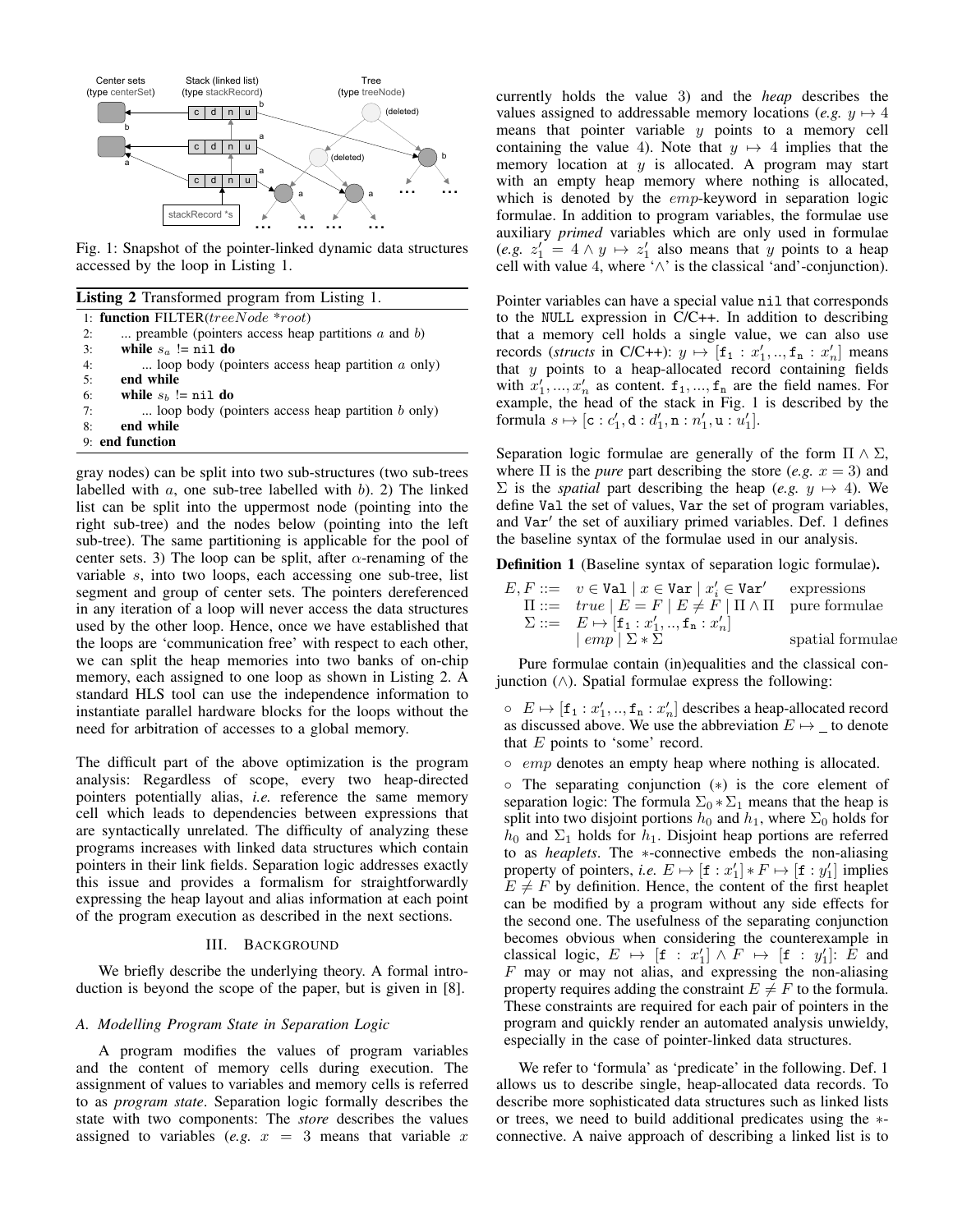mention all nodes in the list:  $E \mapsto [\mathbf{n} : x_1'] * x_1' \mapsto [\mathbf{n} : x_2'] * ... *$  $x'_m \mapsto$  [n : nil]. This, however, is problematic as the length  $m$  of a dynamically allocated linked list is usually unknown at compile time. Instead, we use recursive predicates that allow describing data structures without knowing their size:

Definition 2 (Example: List segment).

$$
ls(E, F) \Leftrightarrow (E = F \land emp) \lor (E \neq F \land E \mapsto [\mathbf{n} : x_1'] * ls(x_1', F))
$$
(1)

*i.e. there is a list segment between pointer*  $E$  *and*  $F$ *. If*  $E = F$ *this heap portion is empty. Otherwise* E *points to an element which, in turn, points to a list segment between itself and* F*.*

Definition 3 (Example: Tree).

$$
tree(E) \Leftrightarrow (E = \text{nil} \land emp) \lor
$$
  

$$
(E \mapsto [1 : x_1', \mathbf{r} : y_1'] * tree(x_1') * tree(y_1')) \quad (2)
$$

*i.e. there is a tree pointed to by E. If*  $E \neq \text{nil}$  *it points to an element which contains pointers to left and right sub-tree.*

Definition 4 (Example: List with pointers to other heaplets).

$$
pls(E, F) \Leftrightarrow (E = F \wedge emp) \vee
$$
  
\n
$$
(E \neq F \wedge E \mapsto [\mathbf{u} : u_1', \mathbf{c} : c_1', \mathbf{n} : n_1'] *
$$
  
\n
$$
tree(u_1') * c_1' \mapsto \_ * pls(n_1', F) )
$$
\n(3)

*i.e. there is a list segment as in (1) whose elements contain pointers to a tree and a heap-allocated record.*

Note that we omitted additional data fields in the records above for ease of illustration. The above three examples demonstrate the ability to describe the ability to describe common data structures; automatic inference of such definitions has been demonstrated by Guo *et al.* in [11].

# *B. Programming Language*

The next step is to define how program state, expressed in separation logic formulae, is modified during program execution. For didactic purposes, we consider a simple programming language with heap manipulating commands and loops:

Definition 5 (Programming language).

 $b ::= E = F | E \neq F$  boolean expr.  $A ::= x := E | x := [E | | E] := F |$  $new(x) | delete(E)$  atomic cmnds.  $C ::= A | \textbf{if } b C_1 C_2 | \textbf{while } b C | C_1; C_2 \textbf{ commands}$ 

E *and* F *are arbitrary expressions containing program variables and values (e.g.*  $E ::= x, E ::= \text{nil}, or E ::= y + 1)$ . *The term* [E] *denotes pointer dereferencing of* E*.*

The program statements (commands) modify the state. The transition of state upon execution of a command is specified by the triple  $\{P\}C\{Q\}$ : P is the formula describing the precondition the state must satisfy for the command to run. If  $C$  runs and halts then the post-condition formula  $Q$  for the program state is true after execution [8]. For example, if  $C$  is a command that writes the value 5 to the memory cell referenced by  $y$  this heap cell must be allocated (pre-condition) and must contain 5 after successful command execution (post-condition):  $\{y \mapsto x_1'\}[y] := 5\{y \mapsto 5\}$ . Def. 6 specifies a triple for each atomic command of our programming language:

**Definition 6** (Specifications for atomic commands [12]).

$$
\label{eq:system} \begin{array}{ll} \left\{ \begin{array}{ll} x=y_1' \\\ \end{array} \right\} & x:=E & \left\{ \begin{array}{ll} x=E[y_1'/x] \\\ \end{array} \right\} \\ \left\{ \begin{array}{ll} E\mapsto [\mathbf{f}:y_1'] \\\ \end{array} \right\} & [E].\mathbf{f}:=F & \left\{ \begin{array}{ll} E\mapsto [\mathbf{f}:F] \\\ \end{array} \right\} \\ \left\{ \begin{array}{ll} x=y_1'\wedge & x:=[E].\mathbf{f} & \left\{ \begin{array}{ll} x=z_1'\wedge \\ \end{array} \right. \\ E\mapsto [\mathbf{f}:z_1'] \left. \right\} & E[y_1'/x]\mapsto [\mathbf{f}:z_1'] \left. \right\} \\ \left\{ \begin{array}{ll} emp \\\ \end{array} \right\} & new(x) & \left\{ \begin{array}{ll} x\mapsto z_1' \\ x\mapsto z_1' \end{array} \right\} \\ \left\{ \begin{array}{ll} E\mapsto y' \\\ \end{array} \right\} & delete(E) & \left\{ \begin{array}{ll} emp \\\ \end{array} \right\} \end{array}
$$

*The term*  $E[y'_1/x]$  *denotes expression*  $E$  *with all occurrences* of x replaced by  $y'_1$ . Note that specifying pointer-manipulating *commands in this way is only possible thanks to separation logic's 'frame rule'. A detailed explanation is given in [8].*

#### *C. Symbolic Execution of Programs*

Our static analysis 'symbolically' executes the program by propagating the program state, expressed in separation logic formulae, from one program statement to the next, thereby updating it using the specifications for single commands in Def. 6. The symbolic execution propagates the state through all control flow paths of the program (branching and loops create multiple control flow paths). We build our automated analysis on *coreStar* [13], an open source tool for separation logic-based symbolic execution and theorem proving. At each node in the control flow graph (CFG), coreStar determines the part of the formula describing the current state which matches the pre-condition of the current program statement, and replaces that part with the post-condition in Def. 6. The other parts, F, of the state formula remain untouched. We have modified coreStar in order to include a technique called *labelled symbolic execution* [12] which assigns a unique label to Q, the spatial part of the state formula that was modified, *i.e.*  $\Pi \wedge \Sigma \equiv \Pi \wedge \langle Q \rangle_{\{l \in \text{Lab}\}} * F$ , with Lab being the set of all labels. The technique thus propagates the 'heap footprint' of each statement through the CFG. This allows the description of memory accesses made by different parts of the program, a prerequisite for detecting heap-carried dependencies. Our heap access analysis described in the next section builds on a modified version of labelled symbolic execution in order to detect the presence of communication-free parallelism in loops.

# IV. PARTITIONING AND PARALLELISATION

Our analysis for memory partitioning and parallelization is hypothesis-based: We start with the hypothesis that the heap accessed by the loop iterations can be split into  $P$  disjoint parts and the loop can be split into  $P$  parallel loops. The algorithm then tries to verify the hypothesis. It consists of two phases: searching for a necessary condition for the hypothesis to be true and, starting from the program state satisfying this condition, proving that the hypothesis is valid in all iterations.

#### *A. Inserting Cut-points*

Our analysis tries to split up spatial formulae at *cut-points*:

Definition 7 (Cut-point). *A cut-point is a program variable pointing to a heaplet in the program state formula.*

The program can only interact with heap-allocated data via pointers (program variables). Useful heap partitioning requires the program to have access to each partition via pointers,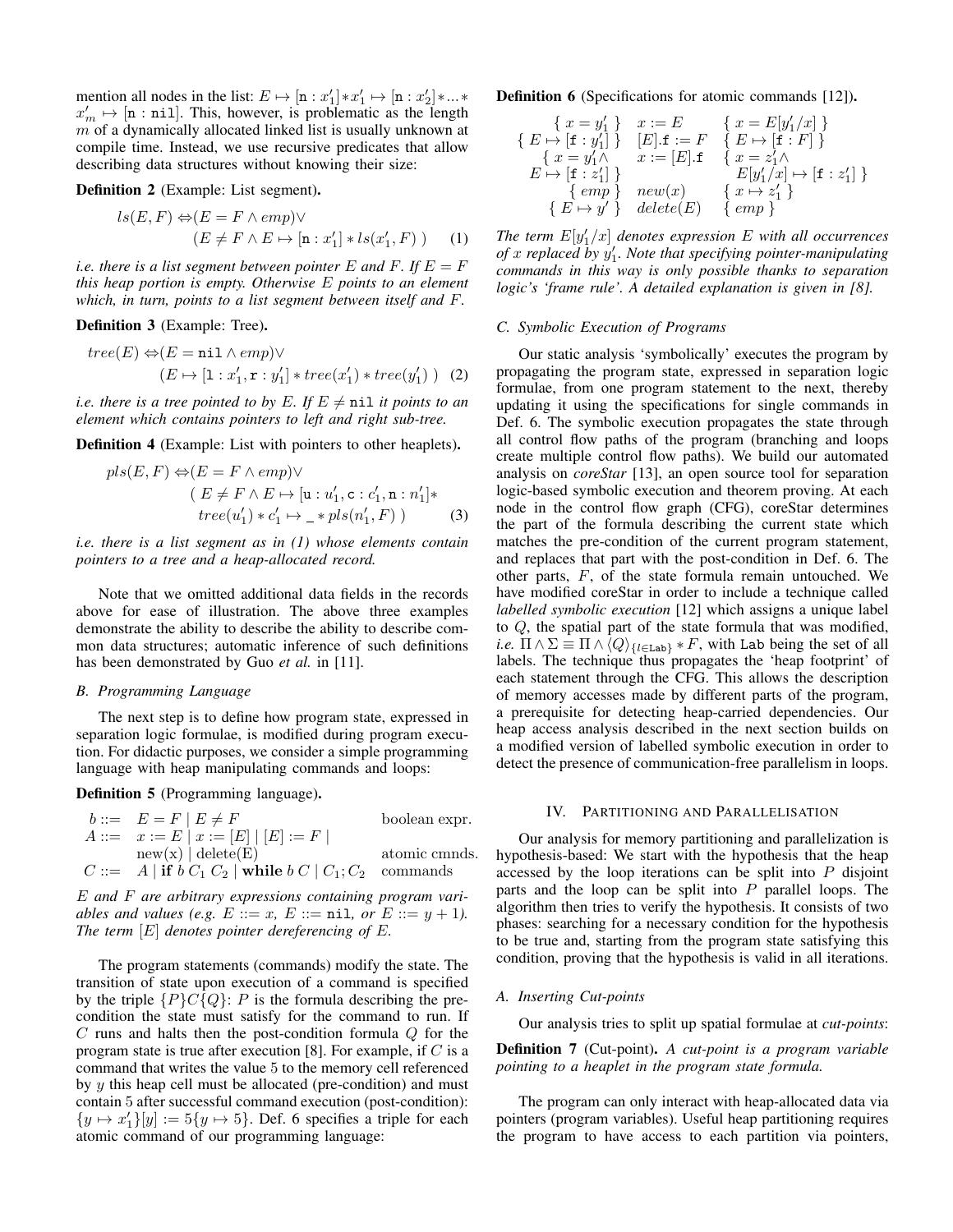

Fig. 2: Loop body pre-state before execution of the first iteration (left) and the second iteration (right).

*i.e.* given  $ls(u, x_1') * ls(x_1', v) * ls(v, \texttt{nil})$ , the program can access the first and third list segment via cut-points  $u$  and v, as opposed to the second list segment since  $x_1$  is no cutpoint. The goal is to obtain  $P$  cut-points in the pre-state of a loop iteration. We symbolically execute the program fragment before the loop in Listing 1 to determine the program state just before the loop body executes for the first time:

$$
s = s'_0 \land root = u'_0 \land c_{init} = c'_0
$$
  
 
$$
\land tree(u'_0) * c'_0 \mapsto {}_*s'_0 \mapsto [u : u'_0, c : c'_0, n : nil]
$$
 (4)

Fig. 2, left, depicts (4), which contains the stack record (pointed to by  $\hat{s}'_0$ ), the tree, and a center set (pointed to by  $c'_0$ ). Each heap predicate in (4) is also referenced by a cut-point. We consider the program variable s first and select the predicate  $m_1 \equiv s'_0 \mapsto [u : u'_0, c : c'_0, n : nil].$ Next, we try to find another predicate  $m_2$  of the same shape as  $m_1$  in the formula. To this end, we create a template  $m_2 \equiv t'_0 \mapsto [\mathbf{u} : t'_1, \mathbf{c} : t'_2, \mathbf{n} : t'_3]$  and set  $A \equiv (4)$ . We then ask coreStar's theorem prover whether it can match two predicates in A with  $m_1 * m_2$ . If the prover is successful, A contains the desired second predicate  $m_2$  and we can extract it from the proof. If it is unsuccessful, we modify  $A$  by symbolically executing the next iteration, which is the case in this example. The loop pre-state after unrolling is (depicted in Fig. 2, right):

$$
s = s'_2 \land tree(u'_1) * tree(u'_2) * c'_1 \mapsto \_ * s'_2 \mapsto [u : u'_1, c : c'_1, n : s'_1] * s'_1 \mapsto [u : u'_2, c : c'_1, n : \text{nil}]
$$
\n(5)

Now the matching is successful. We introduce a second cutpoint  $s_b$  and let it point to the only possible candidate  $m_2$ :  $s = s'_2 \wedge s_b = s'_1$ , which satisfies the necessary condition for partitioning: (5) contains  $P = 2$  heaplets  $m_1$  and  $m_2$ , of the same shape and referenced by cut-points. Next, we ask our proof engine described in the next section to prove that, in all subsequent loop iterations, the spatial part of the state can be split into  $P = 2$  partitions, each of which being assigned either to cut-point s or  $s<sub>b</sub>$ . As explained in the next section, this proof fails for (5) because of the lack of a second predicate  $c_x \mapsto$ (the pointer aliasing is illustrated in Fig. 2, right). Hence, we abandon the inserted cut-point, peel off another loop iteration, and reach the pre-state of the third iteration:

$$
s = s'_4 \land tree(u'_3) * tree(u'_4) * tree(u'_2)
$$
  
\n
$$
* c'_2 \mapsto {}_{-} * c'_1 \mapsto {}_{-} * s'_4 \mapsto [u : u'_3, c : c'_2, n : s'_3]
$$
  
\n
$$
* s'_3 \mapsto [u : u'_4, c : c'_2, n : s'_1] * s'_1 \mapsto [u : u'_2, c : c'_1, n : \text{nil}]
$$

The formula describes the program state shown in Fig. 1. We repeat the cut-points insertion. Our tool explores all possible cut-points assignments (there are multiple options now) and launches the proof engine for each candidate assignment. Assume we have assigned the second cut-point to the heaplet pointed to by  $s'_1$ :  $s = s'_4 \wedge s_b = s'_1$ . Starting from this pre-state, our proof engine can now successfully prove the parallelization hypothesis of  $P = 2$ . The next section explains how it works. Note that, for other programs, we may not find a successful proof in which case we abort after L unrollings.

#### *B. Proving Communication-free Parallelism*

We start with (6) and the two cut-points  $s$  and  $s<sub>b</sub>$ , and aim to split the heap accessed during the loop iterations into two portions a and b. During symbolic execution of the loop body, we distinguish between two 'cut-points states' depending on whether we are currently accessing data structures 'belonging' to cut-point s (a) or  $s<sub>b</sub>$  (b). We switch to a different cut-points state once we accessed a heaplet pointed to by a different cut-point variable. We assign label  $a \in$  Lab to all heaplets accessed during execution in cut-points state a, and similarly for b. We count *pointer dereferencing* and *delete* as an access.

The parallelization goal is to partition the loop iteration space into two groups labelled  $a$  and  $b$ , and we try to establish the fact that a heaplet accessed by an iteration in cut-points state  $a$  (of group  $a$ ) is never accessed by another iteration of group b. In other words, we try to prove that the separation into a and b is invariant in each subsequent loop iteration. If the number of iterations was known at compile time, we could symbolically execute all iterations to prove this property. However, in general, this number is not statically determinable because of the data dependent loop condition (Listing 1, line 24). Hence, we perform a *fix-point calculation* for proving that the separation property is loop invariant. Our fix-point calculation adopts and modifies a technique described by Magill *et al.* [14] and works as follows:

**1.** Start with the pre-state of the loop  $M_0^{pre}$  equal to (6) with cutpoints  $s_a$  and  $s_b$  inserted as described above.

**2.** Symbolically execute  $\{M_i^{pre} \wedge b\}$  '*loop body*'  $\{M_{i+1}^{post}\}, b$ is the loop condition,  $i$  is the iterations counter. We attach labels to heaplets as described above. If we find both labels  $a$  and  $b$  on a heaplet, we abort and report a failed proof.

**3.** Absorb singleton heaplets in  $M_{i+1}^{post}$  in the recursive predicates of Def. 2-4. For example, a formula can be rewritten so that the head node of a linked list and the tail list can be merged into one linked list. Formally, if  $M_{i+1}^{post}$  is  $s_a \mapsto [\mathbf{n} : x_1'] * ls(x_1', \mathbf{nil})$  we can fold  $s_a \mapsto [\mathbf{n} : x_1']$ into the ls-predicate resulting in  $M_{i+1,folded}^{post} \equiv ls(s_a, \texttt{nil}).$ The folding prevents accumulating singleton heaplets such as  $s_a \mapsto [n : x_1']$  during repeated execution of the loop body as  $s_a \mapsto [\mu : x_1]$  during repeated execution of the foop body<br>which is required for convergence of the fix-point calculation. **4.** The fix-point calculation terminates if  $M_{i+1}^{post}$  implies a poststate of one of the previous iterations  $M_k^{post}$ ,  $k = 0, ..., i$ . Formally, we ask coreStar's theorem prover to decide  $M_{i+1}^{post} \Rightarrow$  $\bigcup_{k=0..i} M_k^{post}$  (the right hand side is the disjunction of all previous post-states). If the implication does not hold we set  $M_{i+1}^{pre} = M_{i+1}^{post}$  and continue with step 2).

Note that, for another candidate for the cut-points assignment  $(s_b = s'_3$  instead of  $s_b = s'_1$ ) as discussed above, the fixpoint calculation would have been aborted because we had eventually reached the state  $\langle c'_2 \mapsto \_)_{\{a,b\}}$ . A successful fixpoint calculation tells us *that* it is possible to partition the heap given the assignment of cut-points, but it does not tell us *how* we would partition (6). This is because, for instance, we may lose track of the predicate  $c'_2 \mapsto$  \_ as it will be disposed (Listing 1, line 19) during the course of fix-point calculation before we even access  $c'_1 \mapsto \_$  for the first time. We can solve this issue by recording each heaplet at the time it gets first assigned a label. At the end of the analysis, we stitch together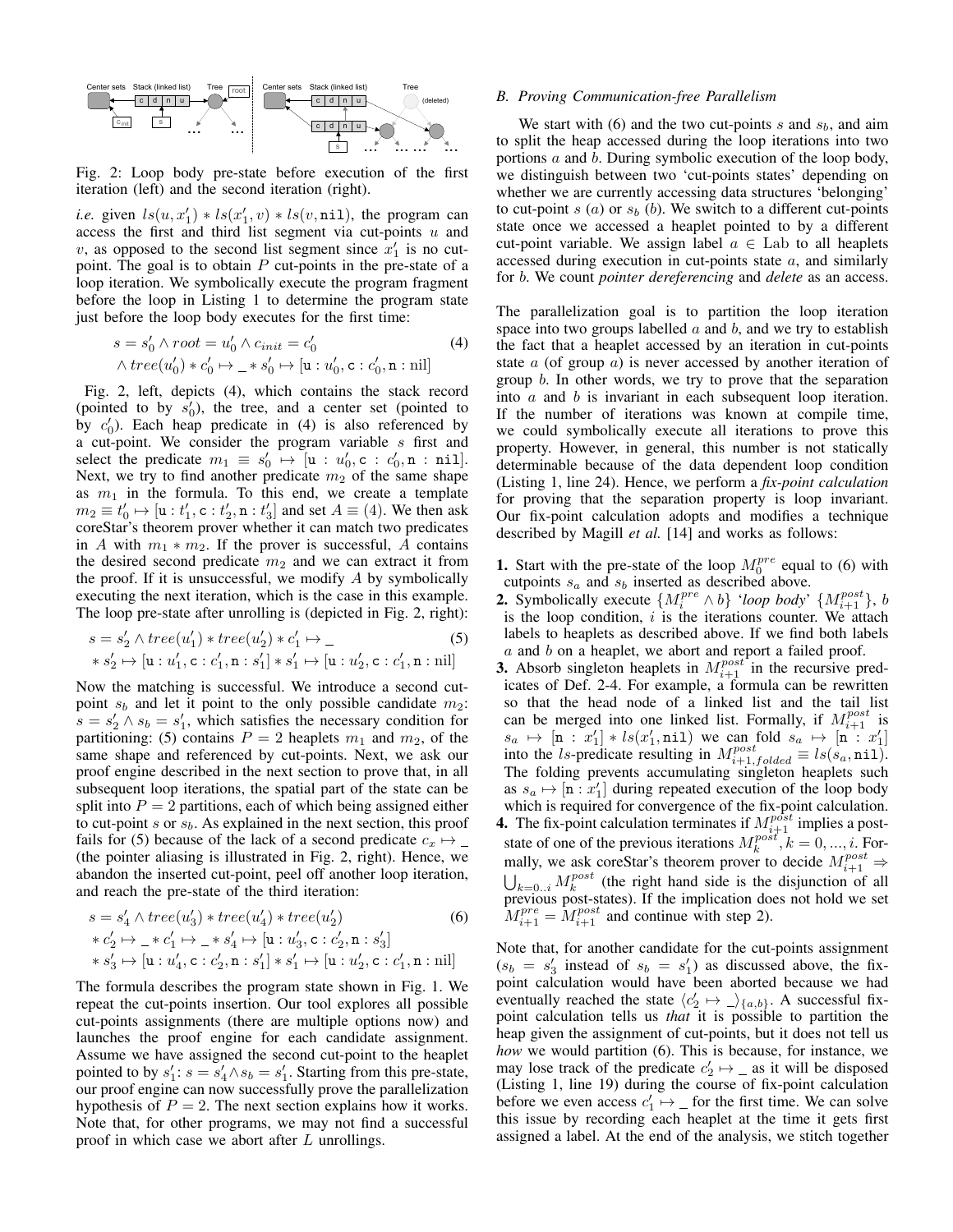

Fig. 3: CAD flow including the heap analyzer, source translator and third party tools for HLS and RTL implementation.

all snapshots resulting in a labelled version of (6):

$$
s_a = s'_4 \wedge s_b = s'_1 \wedge \langle tree(u'_3) \rangle_{\{a\}} * \langle tree(u'_4) \rangle_{\{a\}} \qquad (7)
$$
  
\n
$$
* \langle tree(u'_2) \rangle_{\{b\}} * \langle c'_2 \mapsto \rangle_{\{a\}} * \langle c'_1 \mapsto \rangle_{\{b\}}
$$
  
\n
$$
* \langle s'_4 \mapsto [u : u'_3, c : c'_2, n : s'_3] \rangle_{\{a\}}
$$
  
\n
$$
* \langle s'_3 \mapsto [u : u'_4, c : c'_2, n : s'_1] \rangle_{\{a\}}
$$
  
\n
$$
* \langle s'_1 \mapsto [u : u'_2, c : c'_1, n : \text{nil}] \rangle_{\{b\}}
$$

(7) tells us that the heap, at this point, can be partitioned into two disjoint regions labelled  $a$  and  $b$ . Furthermore, the successful fix-point calculation tells us that the partitioning will be maintained for all following loop iterations, each of which will either access heap portion  $a$  or  $b$ , but not both.

The above analysis provides both memory partitioning information (by labels assigned to heaplets) and the legality of parallelization (by a successful fix-point calculation). Next, we explain how this information is used in a source-to-source translator for automated parallelization and partitioning.

#### V. IMPLEMENTATION

Our tool flow consists of three parts: a module for the heap analysis, a source-to-source compiler, and a back-end HLS and FPGA synthesis tool. Fig. 3 shows the complete tool flow.

#### *A. Heap Analyzer*

Our heap analyzer connects to the analysis interface of the source translator and implements the two-step analysis described above. It is written in OCaml and is largely based on our modified version of coreStar [13] which we extended to include labelled symbolic execution and cut-points processing. coreStar mainly consists of a symbolic execution engine and a theorem prover. The former is performed on the control flow graph of the program which is built internally. It operates on an intermediate representation of the input program in coreStarIL, which the programming language in Def. 5, together with the specifications in Def. 6, can be straightforwardly translated to. The theorem prover is generic in that it leaves the definition of the logic theory to the user. Our heap analyzer currently uses ∼60 logic rules which define pure and spatial predicates, such as those in Def. 2-4, and how footprint labels are propagated. These rules also define, for example, under what conditions a points-to predicate describing a singleton list node can be 'gobbled up' by an existing linked list predicate in order to ensure convergence of the fix-point calculation.

# Listing 3 Substituting pointer accesses to heap-allocated data.

- 1: // ... substitution of  $u \rightarrow d = d_0$ ;
- 2:  $\pi$   $\ldots$   $\pi$  is the new pointer variable,  $heap_0_1$  the new heap array 3:  $u\_ptr$  = make\_pointer(heap\_0\_1, u); // auxiliary variable  $u\_ptr$

4:  $u\_ptr \rightarrow d = d_0;$ 

# *B. Source-to-source Compiler*

Our source translator is built on the ROSE source compiler infrastructure [15]. The ROSE infrastructure provides a library of C++ functions for source code analysis and transformation which we use to build our customized translator. Our code analysis and transformations are a collection of C++ classes which traverse and modify the abstract syntax tree (AST) of the input program: The analysis interface determines the type of heap-allocated data through the syntax analysis of *new* and *delete* statements, and finds loops in the syntax tree and extracts the body, condition and context.

The subsequent replacement of the standard C++ dynamic memory allocation ensures synthesizability by off-theshelf HLS tools. The heap is replaced by arrays and the corresponding pointers are converted to integer variables. Occurrences of *new* and *delete* statements are grouped according to the type of their operand and custom allocator functions are instantiated for each type as a replacement. Dynamic type casts are currently not supported. Our fixed-size allocator is a standard implementation using a *free-list* which keeps track of occupied memory space [10]. It is implemented in a C header file which contains template functions for dereferencing, allocation and disposal. Dereferencing of heap-directed pointers is substituted using an auxiliary static pointer variable added by the tool as shown in Listing 3. We stress that this work focuses on memory partitioning and parallelization and is therefore orthogonal to work which addresses the problem of determining a bound on the amount of allocated heap memory. Cook *et al.* [16] describe a technique for finding parametric worst-case bounds on the heap consumption based on a separation logic-driven analysis which can be used for this purpose in our benchmarks.

In the last step of the transformation, the memory partitioner / parallelizer receives information from the heap analyzer that a parallelization is legal and how the heap arrays have to be partitioned. In addition to heap-carried dependencies, we need to take 'store dependencies' between normal program variables into account. For these, we use standard data flow analyses such as the *definition-usage* (DEF-USE) analysis which determines the variable write-read relation between CFG nodes in the program. We include the DEF-USE analysis provided by the ROSE library in the tool. The parallelization analysis, if successful, has divided the loop iterations into P independent groups, where  $P$  is the degree of parallelization. Additionally, several loop iterations may have been peeled off by the analysis as it is the case in our motivating example described above. Our source transformation removes the original loop from the AST and inserts two sections of code: 1) The original loop body guarded by an if-conditional with the loop condition representing the iterations that have been unrolled during the analysis. 2)  $P$  loops of the same type and with the same loop condition as the original one, each containing the fragment of the loop body which accesses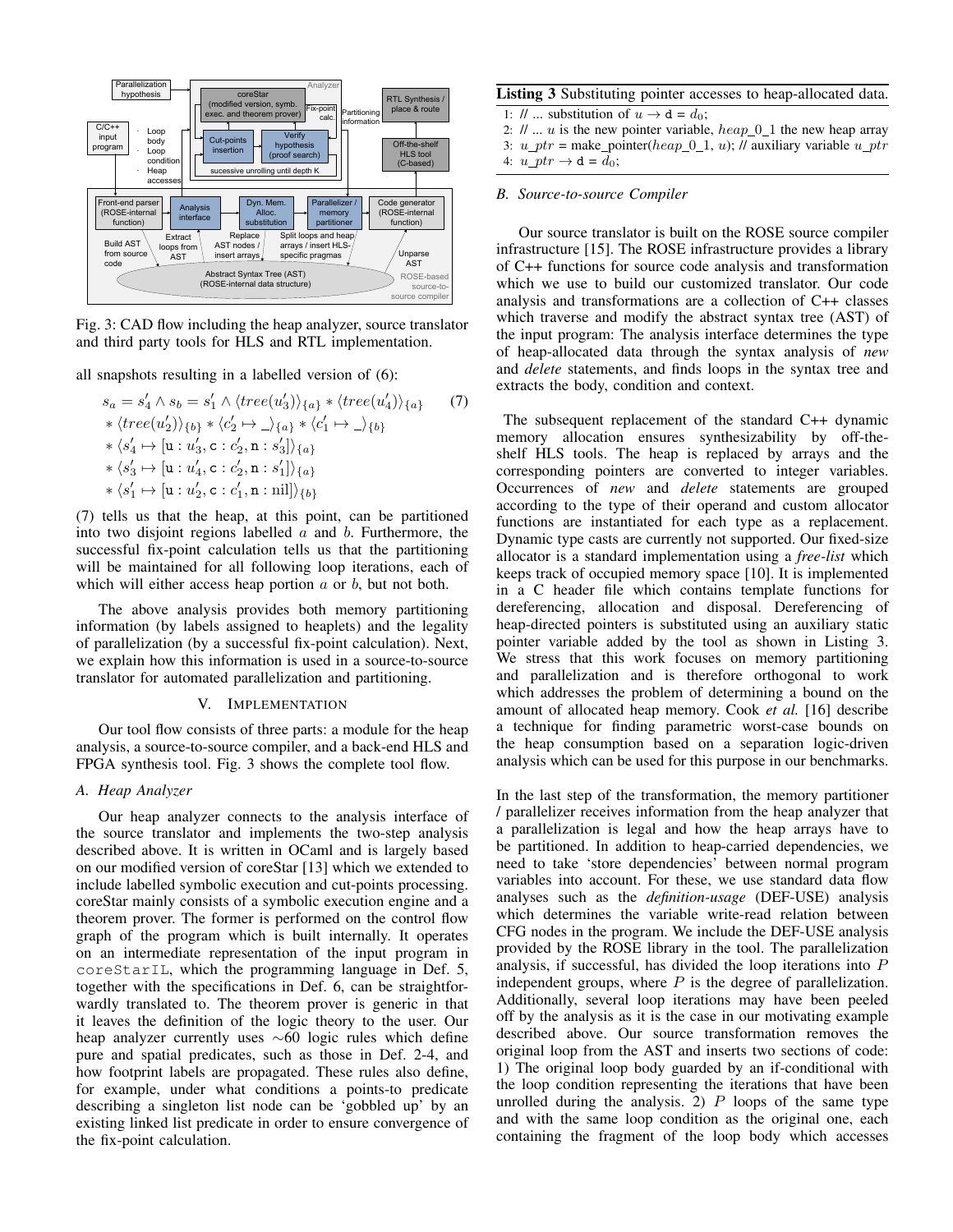one of the independent groups. The arrays representing the heap memory are partitioned accordingly. The heap analysis tells us what heap partition a pointer accesses. The partition index is added to the substitution of pointer accesses (*e.g.* Listing 3: heap  $0 \, x$ , where  $x$  is the partition index). We finally customize the dynamic memory allocator according to the parallelization: Each of the  $P$  new loops accesses its own disjoint heap region. Consequently, we can restrict the scope of *new / delete* operations that are made by a loop to its heap array partition and instantiate an allocator, including the freelist, for each partition.

# VI. CASE STUDIES

We test the tool flow in Fig. 3 using three C++ implementations taken from real-world applications. We use Xilinx Vivado HLS 2012.2 as a back-end HLS tool and Xilinx Vivado 2012.2 (RTL flow) for RTL synthesis. However, since our optimizations are at source code level, our tool can be also used in combination with a different HLS tool. Our benchmark applications are:

Merger - The program maintains four linked lists whose nodes are sorted according to a key. It repetitively reads four key-value pairs from its interface and performs a sorted insertion in each list for each pair. After a constant number of pairs has been received, it repeatedly deletes the head node of that list which contains the smallest key until all lists are empty. The output is a sorted sequence of all key-value pairs. Tree Deletion - This application performs a full traversal a pointer-linked tree data structure and deletes the visited tree nodes after some computation using the node data. The tree deletion is a common operation for example in the destructor function of C++ classes which use the tree structure.

Filter - This is the motivating example in Section II which is taken from the direct implementation of the filtering algorithm for efficient  $K$ -means clustering [9]. Our tool splits the loop in Listing 1 and partitions the heap memory with degree P. The code fragment is embedded in a larger program which includes tree build-up and center processing to form a complete clustering application. This example is interesting in that it is more complicated than a usual toy example: Loop iterations allocate and dispose center sets, preceded by a data-dependent conditional, which carry a heap dependence between some iterations. Our analysis figures out that there are no heap-carried dependencies between iterations which access tree nodes without a parent-child relation.

The target device is a Virtex 7 FPGA (7vx485t-1) and all results are taken from placed and routed designs. We report resource utilization in slices, DSP slices (DSP) and 36K-Block RAMs (BRM). We also report the achieved clock speed and the number of clock cycles required for task completion which we determine via simulations of the generated RTL designs. The RTL test benches for the benchmarks are fed with application-specific input data. For each test case, Table I shows the implementation results for two cases: The first shows the implementation if the tool only ensures synthesizability (substituting dynamic memory allocation) without parallelization (base line), which does not require the separation logic-based heap analysis. The second row shows implementation results if the tool flow uses the heap analyzer for memory partitioning and parallelization (automatic parallelization, degree  $P$ ), an optimization that

TABLE I: Implementation results and comparison.

|                                                                                   | P              | <b>Slices</b> | <b>DSP</b> | <b>BRM</b> | Clock    | Cycles           | R    |  |
|-----------------------------------------------------------------------------------|----------------|---------------|------------|------------|----------|------------------|------|--|
| <b>Merger</b> (4 $\times$ 2048 random input key-value pairs)                      |                |               |            |            |          |                  |      |  |
| Base line (no par.)                                                               |                | 574           | $\Omega$   | 96         | $9.0$ ns | 21167k           | 1.0  |  |
| Autom. paralleliztn.                                                              | $\overline{4}$ | 965           | $\Omega$   | 96         | $8.7$ ns | 5483k            | 3.9  |  |
| Hand-optim. HLS                                                                   | 4              | 764           | $\Omega$   | 60         | $8.3$ ns | 3407k            | 6.2  |  |
| Hand-crafted RTL                                                                  | $\overline{4}$ | 932           | $\Omega$   | 52         | $5.0$ ns | 2197k            | 9.6  |  |
| Tree Deletion (16383 tree nodes)                                                  |                |               |            |            |          |                  |      |  |
| Base line (no par.)                                                               | 1              | 1521          | 6          | 241        | $5.2$ ns | 901 <sub>k</sub> | 1.0  |  |
| Autom. paralleliztn.                                                              | $\overline{c}$ | 4069          | 18         | 245        | $6.0$ ns | 487k             | 1.8  |  |
| Filter (16384 3-dim. data points, 32767 kd-tree nodes, $K = 128$ cluster centers) |                |               |            |            |          |                  |      |  |
| Base line (no par.)                                                               | 1              | 2736          | 17         | 432        | $6.1$ ns | 957k             | 1.0  |  |
| Autom. paralleliztn.                                                              | $\overline{c}$ | 6734          | 68         | 439        | $7.0$ ns | 527k             | 1.8  |  |
| Hand-optim. HLS                                                                   | 2              | 5492          | 38         | 280        | $5.5$ ns | 165k             | 5.8  |  |
| Hand-crafted RTL                                                                  | $\overline{c}$ | 6449          | 40         | 236        | $5.0$ ns | 54k              | 17.7 |  |

TABLE II: Running time of the fix-point computation.

| (Intel i7-3770 CPU, 3.40GHz, 16GB) | Merger  | Tree Deletion | Filter  |
|------------------------------------|---------|---------------|---------|
| No. of fix-point iterations        |         |               |         |
| Running time                       | 195.8 s | 1.1 s         | 109.7 s |

cannot be done by Vivado HLS itself as shown in [10]. For the benchmarks Merger and Filter, we add two reference designs for comparison: hand-optimized HLS designs using Vivado HLS and hand-written RTL designs in VHDL. The ratio R relates the cycle count of the automatically parallelized benchmarks to that of the base line and hand-crafted designs. Our analysis detects the independence of the four linked lists in the Merger benchmark and parallelizes the application. The speed-up in terms of cycle count is close to the maximum speed-up of  $P = 4$ . The analysis also partitions the data structures of the filtering algorithm and the tree deletion which enables successful parallelization ( $R \approx 1.8$  compared to the base case). As opposed to the Merger benchmark, the tree-based applications require unrolling of one or two loop iterations until disjointness of sub-structures can be determined (Section V-B) which explains the resource overhead compared to the base case. Comparing resources, clock frequency and cycle count, however, we observe further improvements obtained from manual source code refactoring: In the hand-optimized HLS design of the filtering algorithm, we manually flattened loop nests in order to enable efficient pipelining [10], an optimization beyond the scope of this paper. Our tool currently uses standard C data types as opposed to bit width customizations of data items and pointers in the hand-written HLS and RTL implementations which results in increased memory usage and more expensive arithmetic operations compared to the customized case.

The fix-point computation of the heap analyzer dominates the tool running time. It increases significantly if the analyzed loop body contains complicated control flow and if many fix-point iterations are required. The Merger benchmark contains nested *if*-*else* constructs and sub-loops and has the longest running time. Table II shows the timing results.

#### VII. RELATED WORK

A large body of work on advanced HLS techniques for parallelization and memory partitioning is based on the polyhedral model [5], [6], which is among the most popular and powerful abstractions for the analysis of loops to date, but which is not